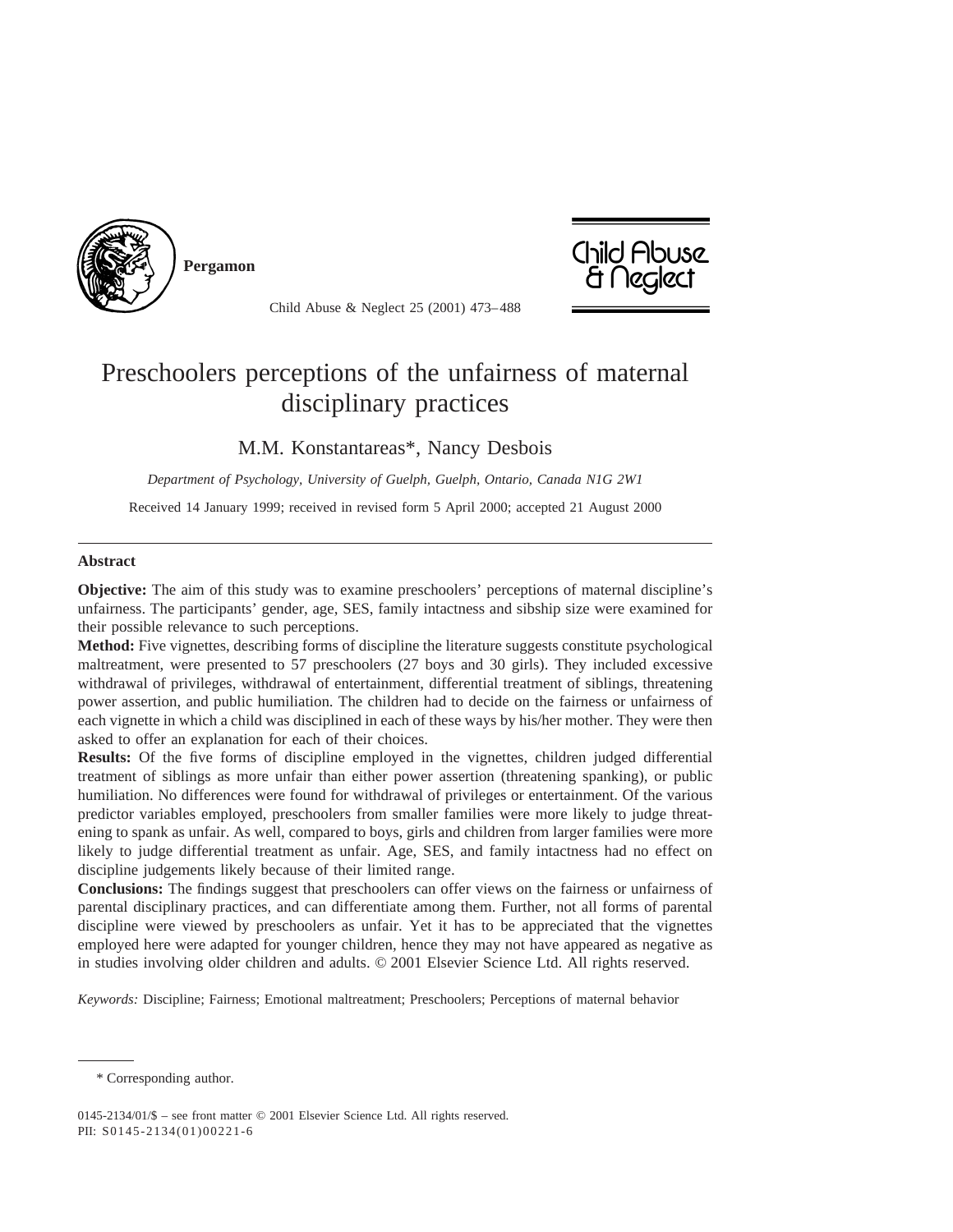#### **Introduction**

Parental discipline and its effectiveness have been explored from the socialization standpoint for some time (Hoffman, 1970). More recently, with increasing awareness of the issue of child abuse, a perspective that considers discipline as potentially abusive has emerged. This development has moved the field from its preoccupation with the parental viewpoint to the child's welfare vantage point. Aside from how children evaluate different practices and react to them, there has been increasing interest in extreme forms of discipline. Practices that ignore the recipient child's needs, are arbitrary or discriminatory, are more recently seen to fall into the domain of child abuse. It is of course well recognized that disciplinary practices vary considerably across social and cultural groups (Abney, 1996), and across time (Straus, 1994). What might have been considered standard practices 30 years ago, may be judged as harsh and unacceptable within the current zeitgeist.

Despite such considerations, and the relative fuzziness of evaluating practices in the middle of the disciplinary continuum, there is little doubt that some practices are seen as harsh, vindictive, punitive, and devoid of concern for the child's welfare by most cultures. Further, Burnett (1993) provides findings by the National Committee for the Prevention of Child Abuse (NCPCA), conducted in 1991, which showed that the public is yearly becoming less tolerant and accepting of parental behaviors that are detrimental to children's welfare, such as yelling or swearing at them, ignoring their needs, and generally of behaviors that are psychologically "toxic" to children. Furthermore, the need to provide clearer definitions and frames of reference for what constitutes psychological as well as other forms of maltreatment has been stressed by many authors (Hart & Brassard, 1991; Straus, Hamby, Finkelhor, Moore, & Runyan, 1998).

With the different emphasis on the parental versus the child's perspective, there is a corresponding difference in the source of data. While parents and their views are the source of information for research on traditional socialization studies, in the child abuse literature it is evident that, since the children are the recipients of maltreatment, it is their viewpoint that must be sought. Yet, as Straus et al. (1998) point out, most research studies have employed the parents' views in determining what is harmful to children or the practices they engage in vis-a-vis their children. Research on the children's perspective of parental discipline is scarce. In an early study, Siegal and Cowen (1984) presented participants between the ages of 5 and 19 with descriptions of five disruptive behaviors and subsequent maternal disciplinary techniques. They were: induction, physical punishment, love withdrawal, and permissiveness. Siegel and Cowen found that participants' evaluations depended on the type of maternal intervention and of disobedient behavior as well as on the participant's age: participants favored induction with mild physical punishment. Not unexpectedly, a decline in favorable ratings with age was found for physical punishment but not for induction. More recently, Barnett, Quackenbush, and Sinisi (1996) examined the issue of effectiveness, by looking at the types of discipline 2nd graders, 6th graders, high school students, and college undergraduates perceived as good deterrents of future child transgressions. Between power assertion, love withdrawal, and induction, power assertion was seen by the child participants as a better deterrent for a son, while induction was rated as more effective in suppressing a daughter's transgressions.